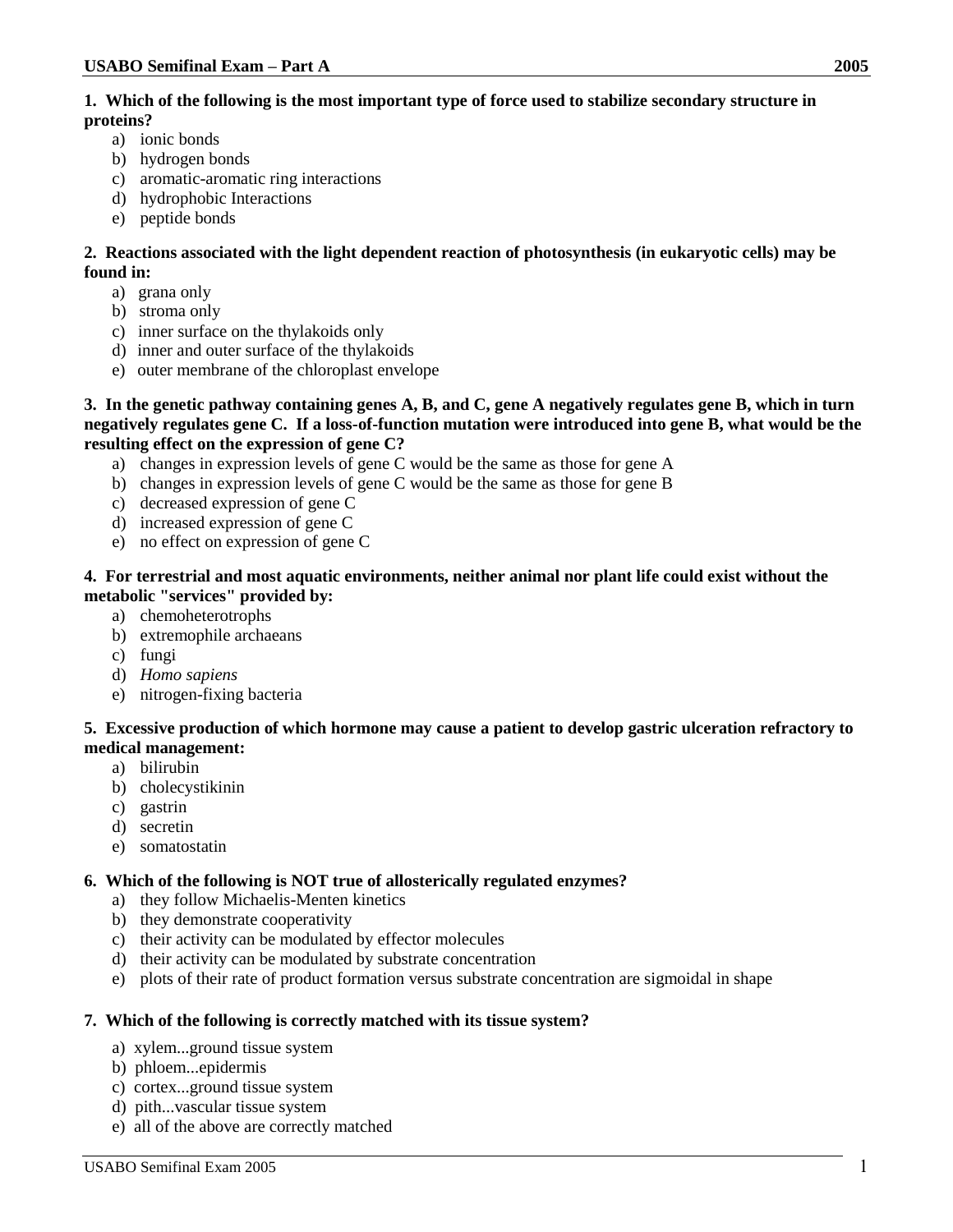**8. A researcher performs a cross between 2 mice, both having black fur (black fur is dominant over white fur). 75% of the offspring have black fur and 25% have white fur. The researcher can assume that the parent genotypes were most likely:** 

- a) BB x BB
- b) BB x Bb
- c) BB x bb
- d) Bb x Bb
- e) bb x bb

**9. While walking to school one day, you notice a group of purple ants that all walk sideways. Excited by your discovery, you decide to classify your ants. Which of the following characteristics would classify the purple ants as a new strain of ants and NOT a new species?**

- a) the purple ants have a similar DNA polymerase as the tropical fire ant *Solenopsis geminate*
- b) the purple ants may produce fertile offspring when crossed with *Solenopsis geminate*
- c) the purple ants have ribosomal subunits of the same size as *Solenopsis geminate*
- d) the purple ants are found to inhabit similar areas as *Solenopsis geminate*
- e) both b and d are necessary characteristics

**10. Which of the following graphs correctly displays the relationship of blood flow velocity in humans as the blood flows from the aorta**  $\rightarrow$  **arteries**  $\rightarrow$  **arterioles**  $\rightarrow$  **capillaries**  $\rightarrow$  **venules**  $\rightarrow$  **veins**  $\rightarrow$  **venae cavae:** 







#### **11. Lowering the level of a hedge with a hedge trimmer stimulates the hedge to become bushy because:**

- a) it stimulates the production of ethylene gas
- b) removing the apical meristems makes more auxin, which stimulates lateral branch buds to grow
- c) removing the apical meristems makes less ethylene, which stimulates lateral branches to grow
- d) removing the apical meristems results in less auxin, which then allows lateral branches to grow
- e) removing the lateral buds results in apical dominance under the influence of cytokinins

#### **12. Which two amino acids are usually phosphorylated by protein kinases?**

- a) Leucine, Isoleucine
- b) Serine, Threonine

c)

- c) Methionine, Cysteine
- d) Valine, Alanine
- e) Glycine, Tyrosine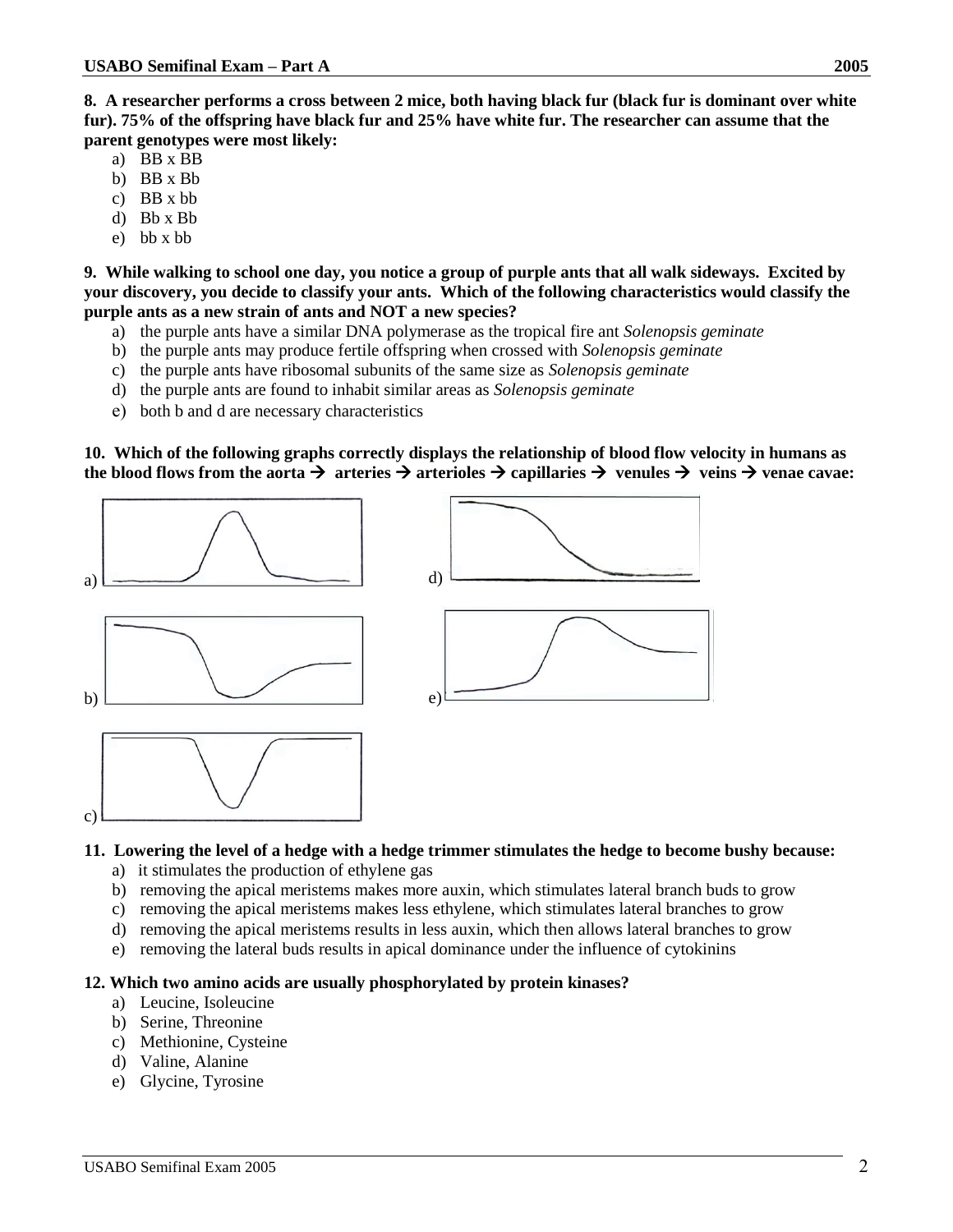**13. You discover an unidentified weed that you cut with a lawn mower almost to the ground. Soon it is as tall as it was before you cut it. This growth is likely due to what growth region?**

- a) basal meristem
- b) root apical meristem
- c) shoot apical meristem
- d) cork cambium
- e) vascular cambium

## **14. If you rely exclusively on the biological species concept, which of the following shows evidence that the populations belong to 2 separate species?**

- a) in two groups of tamarins copulation takes place, but the hybrid embryos are spontaneously aborted
- b) matings between two guenon monkey species results in live born, but infertile offspring
- c) red and black howler monkeys do not interbreed in the wild because they have different mating calls
- d) only a and b are examples of two separate species
- e) a, b, and c are examples of two separate species

## **15. The coefficient of relatedness between an uncle/aunt and his/her nephew is:**

- a) 0.125
- b) 0.25
- c) 0.5
- d) 1.0
- e) cannot be determined

## **16. Which of the following are likely to cause cellular changes when injected directly into the appropriate cells cytoplasm?**

- **I) triiodothyronine (T3)**
- **II) cortisol**
- **III) insulin**
- **IV) epidermal growth factor**
- a) I, II
- b) I, IV
- c) II, III
- d) II, IV
- e) III, IV

**17. cc**

**18. The part of the flower that is adapted to catch pollen is the:**

- a) anther
- b) ovule
- c) sepal
- d) stigma
- e) style

**19. Assuming that in the year 2500, five human male and five human female space colonists from Earth settled on an uninhabited Earth-like planet in the Andromeda Galaxy. The colonists and their offspring randomly mate for many generations. All ten of the colonists expressed 'Hitchhiker's Thumb' (useful, if you're out in the middle of nowhere in space), though two were heterozygous for this trait. 'Hitchhiker's Thumb' (S) is dominant and 'Straight Thumb' (s) is recessive.** 

**If one assumes that Hardy-Weinberg equilibrium applies to this population of colonists, approximately how many people will express 'Straight Thumb' when the planet's population reaches 10,000?**

- a) 100
- b) 400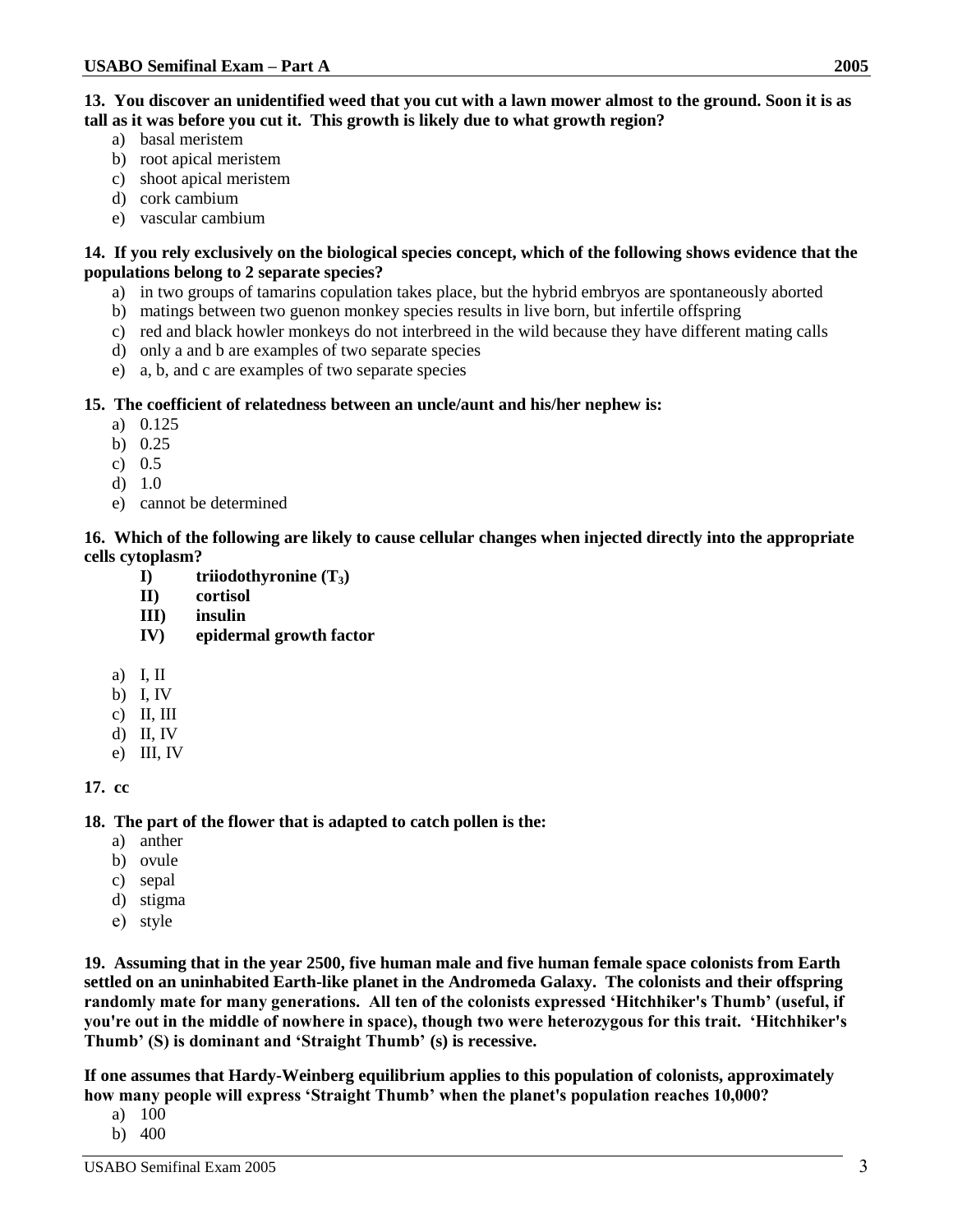- c) 800
- d) 1000
- e) not enough information to determine

## **20. What is the most likely result if carnivores are removed from an ecosystem?**

- a) decrease in the number of herbivores, decrease in the amount of vegetation
- b) decrease in the number of herbivores, increase in the amount of vegetation
- c) increase in the number of herbivores, increase in the amount of vegetation
- d) increase in the number of herbivores, decrease in the amount of vegetation e) decrease in the number of omnivores, increase in the amount of vegetation

# **21. The inspiratory phase of mammal respiration is characterized by:**

- a) collapse of the rib cage and contraction of the diaphragm
- b) collapse of the rib cage and relaxation of the diaphragm
- c) expansion of the rib cage and contraction of the diaphragm
- d) expansion and the rib cage and relaxation of the diaphragm
- e) expansion of the rib cage only

## **22. Correctly identify the tissue types A, B, and C in the images below.**





**Type A** Type B Type C



- a) sclerenchyma, parenchyma, collenchyma
- b) collenchyma, parenchyma, sclerenchyma
- c) collenchyma, sclerenchyma, parenchyma
- d) parenchyma, collenchyma, sclerenchyma
- e) parenchyma, sclerenchyma, collenchyma

## **23. Compared to an uncatalyzed reaction, all of the following are characteristics of an enzyme-catalyzed reaction EXCEPT:**

- a) smaller activation energy
- b) no change in equilibrium value
- c) rate of the reaction is accelerated
- d) maximal velocity can be achieved
- e) free energy for the reaction is reduced

## **24. Which of the following is the most important missing evidence in Darwin's theory of natural selection when it was published in 1859?**

a) evidence of the overproduction of offspring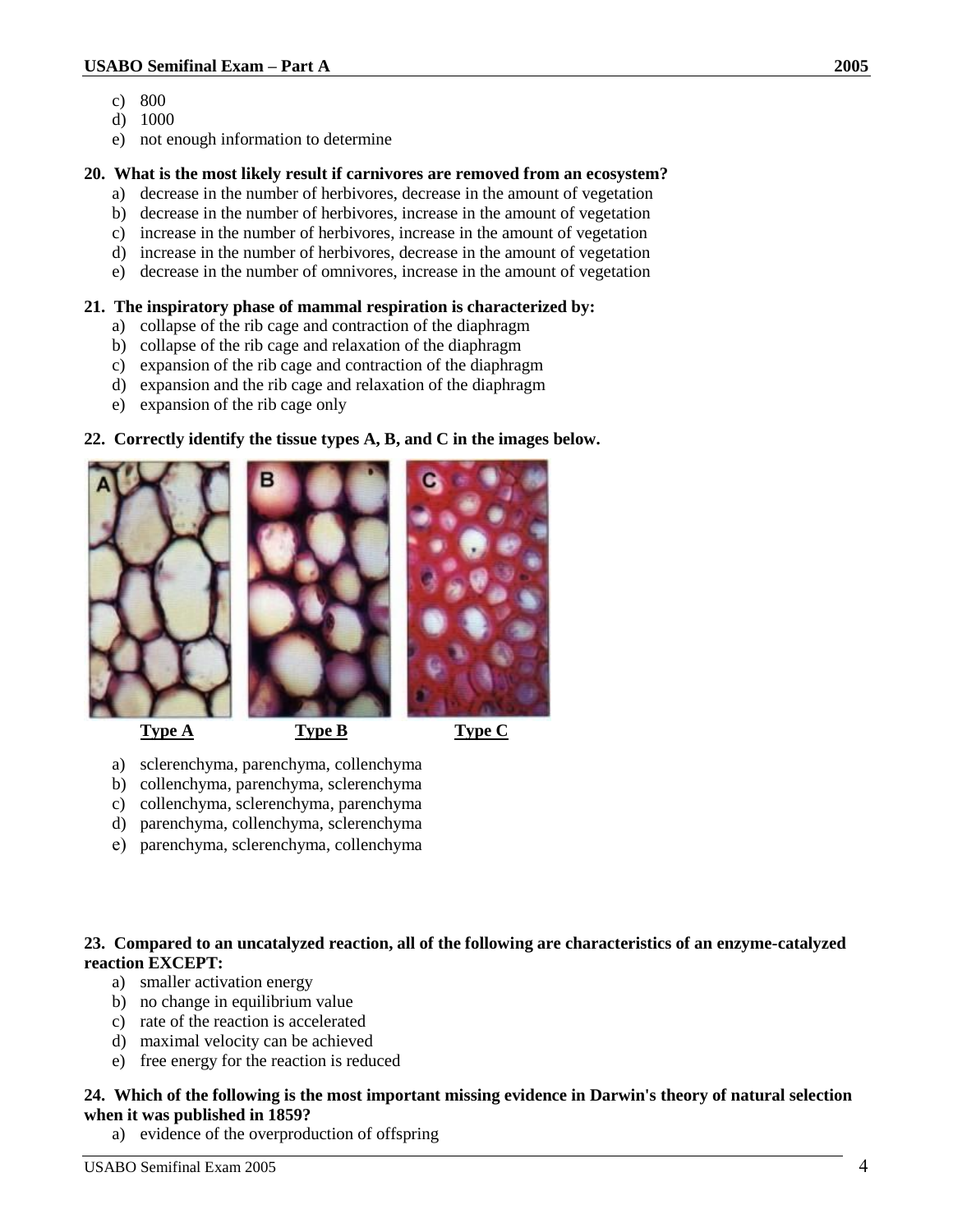- b) evidence that some organisms became extinct
- c) knowledge of the source of genetic variation
- d) observation that even members of the same species are variable
- e) observation that environmental resources can be a limiting factor to population growth

## **25. The equilibrium model of island biogeography suggests all of the following EXCEPT:**

- a) larger islands have more species than smaller islands
- b) smaller islands have lower rates of extinction
- c) species richness of an island is determined by colonization and extinction
- d) islands closer to the mainland have higher colonization rates
- e) colonial populations become genetically divergent from their parent population over time, due to natural selection, mutation, and/or genetic drift.

## **26. The inner ear of humans, and most other mammals, is sensitive to body position and balance. What organ(s) is/are responsible for this?**

- a) cochlea
- b) cochlea and basilar membrane
- c) semicircular canals
- d) semicircular canals and cochlea
- e) semicircular canals, utricle, and saccule

**27. A researcher is interested in identifying a gene or genes whose expression pattern is altered in response to temperature fluctuations. Which laboratory technique would be most appropriate for addressing this question?**

- a) PCR of genomic DNA
- b) Southern blotting
- c) gel electrophoresis
- d) sucrose gradient centrifugation
- e) microarray analysis

**28. A plant cell with a solute potential of -0.8 MPa maintains a constant volume when bathed in a solution that has a solute potential of -0.25 MPa and is in an open container. From this information, we know that:**

- a) the cell has a pressure potential of +0.25 MPa
- b) the cell has a pressure potential of  $+0.55$  MPa
- c) the cell has a pressure potential of  $+0.80$  MPa
- d) the cell has a water potential of -0.8 Mpa
- e) none of the above

#### **29. K<sup>+</sup>secretion into the nephron tubule takes place at the:**

- a) ascending loop of Henle
- b) descending loop of Henle
- c) collecting duct
- d) distal tubule
- e) proximal tubule

### **30. Which of the following is/are not evolutionary advantage(s) provided by operons to bacterial cells?**

- a) genes may be regulated together by a single operator sequence
- b) intron sequences may be more easily spliced from operon mRNA sequences
- c) multiple proteins may be encoded by a single mRNA
- d) multiple proteins may be translated simultaneously by a single mRNA
- e) both b and d

#### **31. A beaver eats the bark, both inner and outer bark, all the way around a tree trunk. Why does this always cause the tree to eventually die?**

- a) the tree is more susceptible to insect and fungal diseases
- b) cells of the apical meristem can no longer divide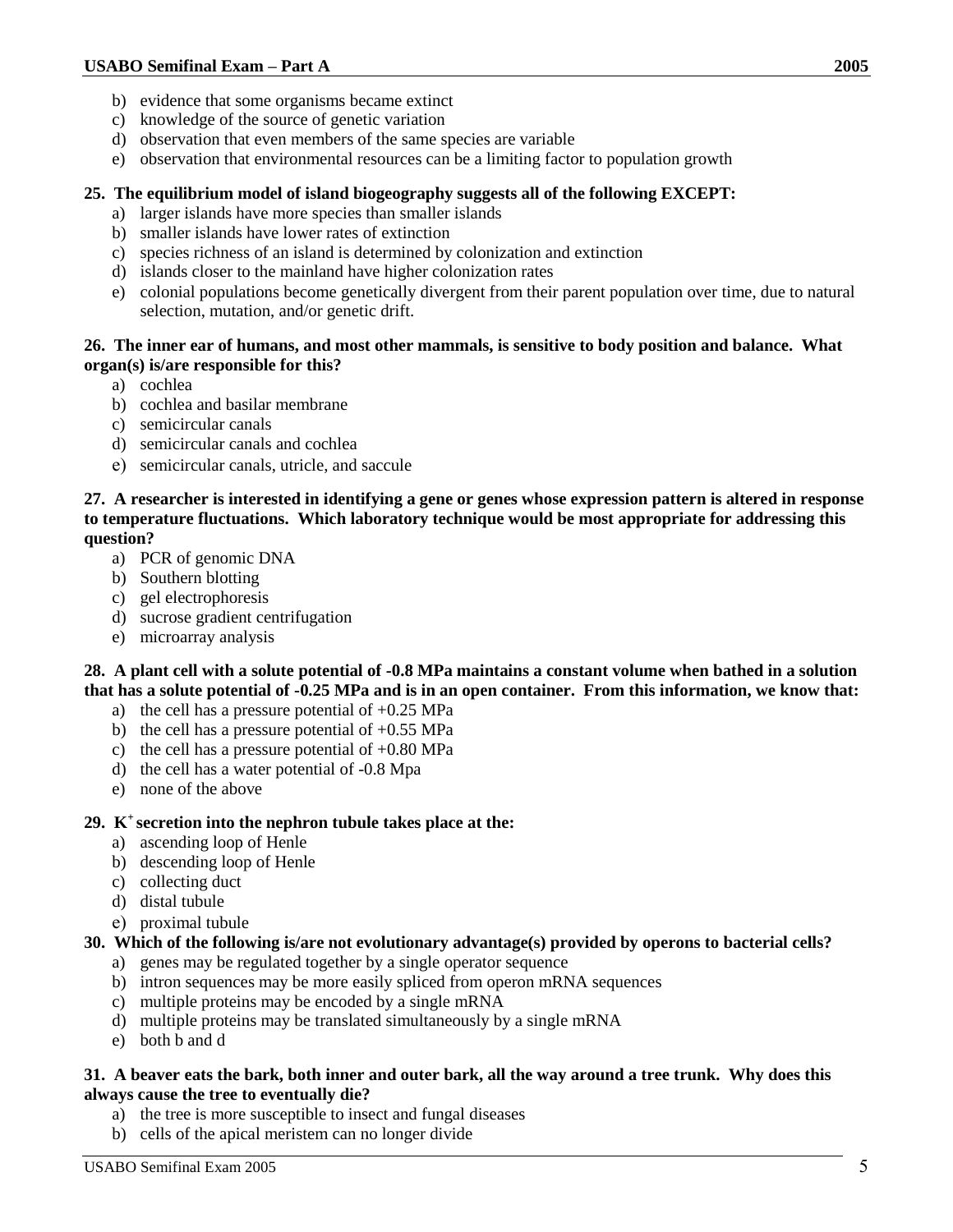- c) the transport of sugars between leaves and twigs is interrupted
- d) the transport of sugars between leaves and roots is interrupted
- e) the supply of water and minerals to the leaves is no longer possible

## **32. Which of the following statements is false?**

- a) The first living cells were prokaryotes.
- b) The cyclic pathway of photosynthesis first appeared in some eubacterial species.
- c) Oxygen began accumulating in the atmosphere after the noncyclic pathway of photosynthesis evolved.
- d) In the Proterozoic, increasing levels of atmospheric oxygen enhanced the spontaneous formation of organic molecules.
- e) all are correct

## **33. Where in the cell are disulfide bonds primarily made?**

- a) cytoplasm
- b) endoplasmic reticulum
- c) lysosome
- d) nucleus
- e) nucleoplasm

## **34. The cell shown in the image below is most likely a:**



- a) companion cell
- b) fiber
- c) sclerid
- d) sieve tube element
- e) vessel element

## **35. Plasmodesmata in plant cells are MOST SIMILAR in function to which of the following structure in animals cells?**

- a) desmosomes
- b) gap junctions
- c) glycocalyx
- d) peroxisomes
- e) tight junctions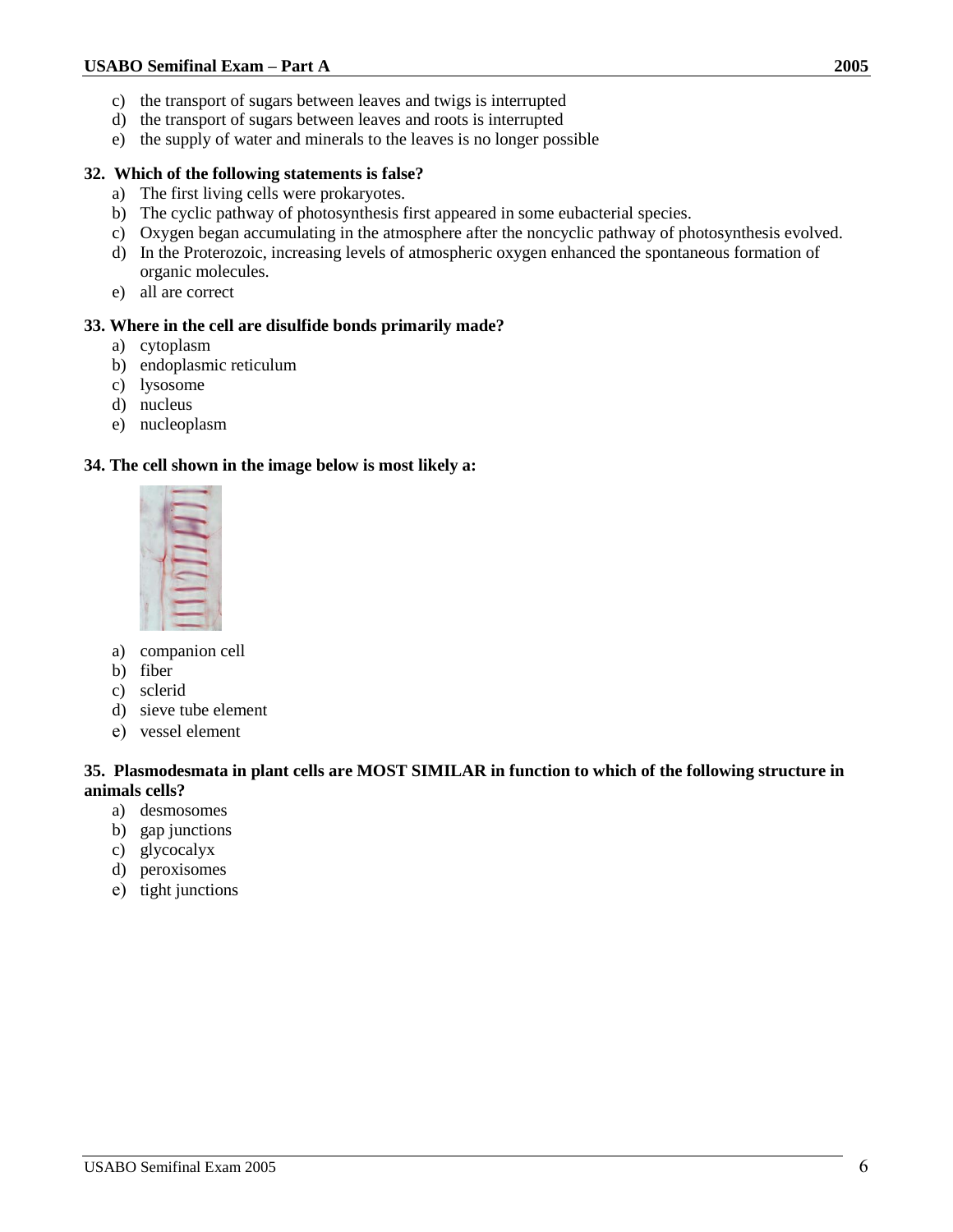## **For questions 1 through 7 on Part B of the 2005 USABO Semifinal Exam, fill-in the appropriate bubble(s) on your Scantron sheet that indicate your response. Scantron sheet numbers are placed adjacent to the space, blank, or box of each question.**

1. (6 points) In the evolution of 'organismic' from simpler, single 'cell' organization, there appears to have been a selective advantage to being part of the more complex form, rather than 'going it alone'.

In the table below, match each term with its appropriate phrase.

| <b>Cell Behavior</b> |  | <b>Single Cell</b> |  | <b>Organism</b> |  |
|----------------------|--|--------------------|--|-----------------|--|
| Cooperation:         |  | Negative:          |  | Positive:       |  |
|                      |  |                    |  |                 |  |
| (Scantron #51)       |  | (Scantron #53)     |  | (Scantron #55)  |  |
| Defection:           |  | Positive:          |  | Negative:       |  |
|                      |  |                    |  |                 |  |
| (Scantron #52)       |  | (Scantron #54)     |  | (Scantron #56)  |  |

- a. cell abandons function in order to reproduce
- b. lowers cell reproductive rate
- c. increases cell reproductive rate
- d. improves organism function and reproduction
- e. cell assumes specialized function
- ab. decreases organism function and reproduction

2. (4 points) For the following pedigree, indicate whether the inheritance of the trait could be caused by the following:

**NOTE**: On your Scantron sheet, fill-in [a] for 'yes' or [b] for 'no'



3. (4 points) Match the gastrointestinal organ on the left with the chemical or protein it produces to aid in digestion on the right.

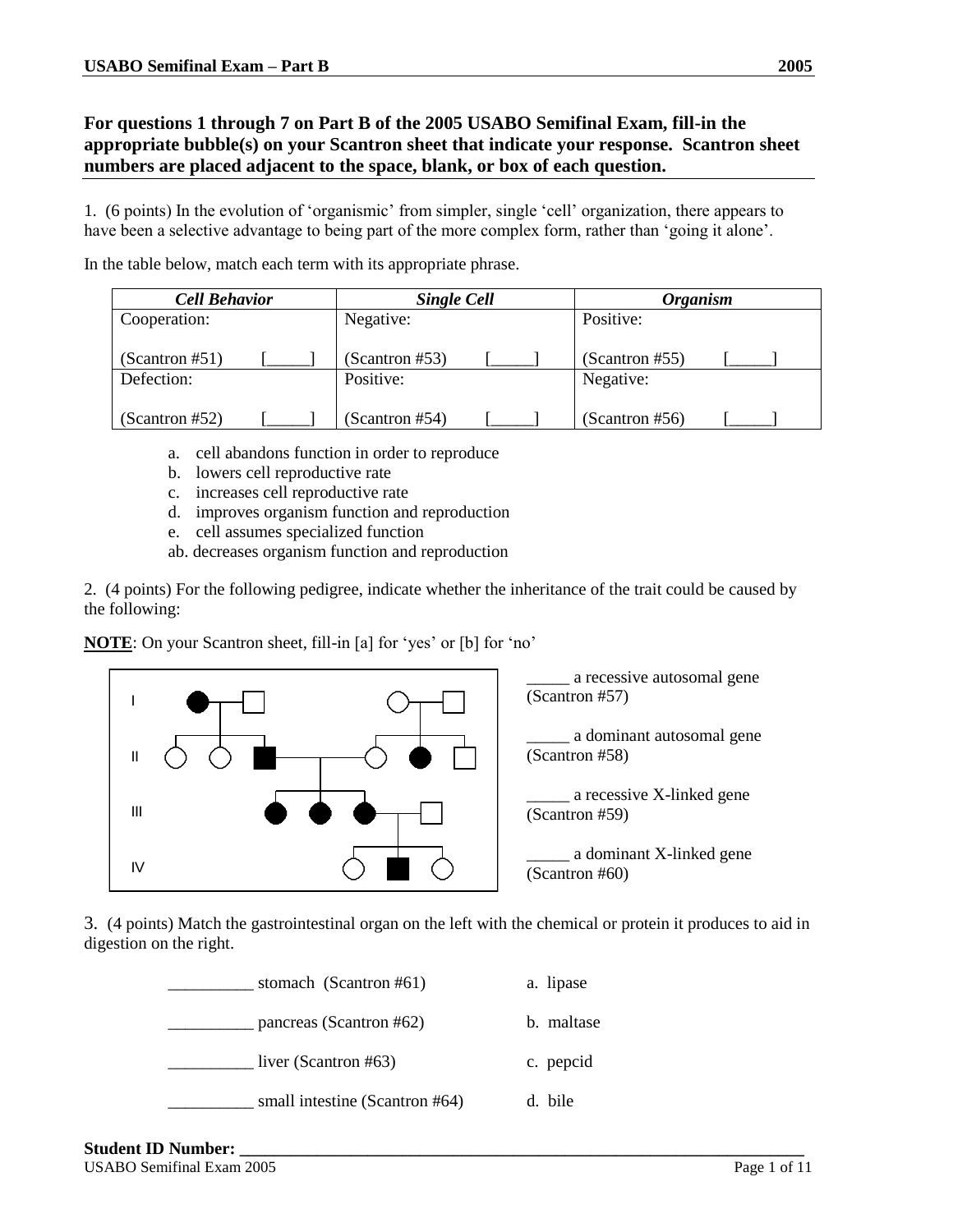

4. (5 points) Match the numbers from the photo above with the appropriate definition below.

| Number 1 (Scantron #65) | a. simple columnar epithelium          |
|-------------------------|----------------------------------------|
| Number 2 (Scantron #66) | b. longitudinal layer of smooth muscle |
| Number 3 (Scantron #67) | c. lumen of the intestine              |
| Number 4 (Scantron #68) | d. circular layer of smooth muscle     |
| Number 5 (Scantron #69) | e. a goblet cell                       |

5. (5 points) Match the function on the right with the appropriate cell type on the left.

| macrophages (Scantron #70) $\_\_$ |
|-----------------------------------|
|-----------------------------------|

neutrophils (Scantron #71)\_\_\_\_\_\_\_\_\_\_\_\_\_

- platelets (Scantron #72)\_\_\_\_\_\_\_\_\_\_\_\_\_\_
- T lymphocytes (Scantron #73)\_\_\_\_\_\_\_\_\_
- B lymphocytes (Scantron #74)\_\_\_\_\_\_\_\_\_
- a. viral defenses
- b. phagocytosis
- c. hemostatis
- d. a and b
- e. none of the above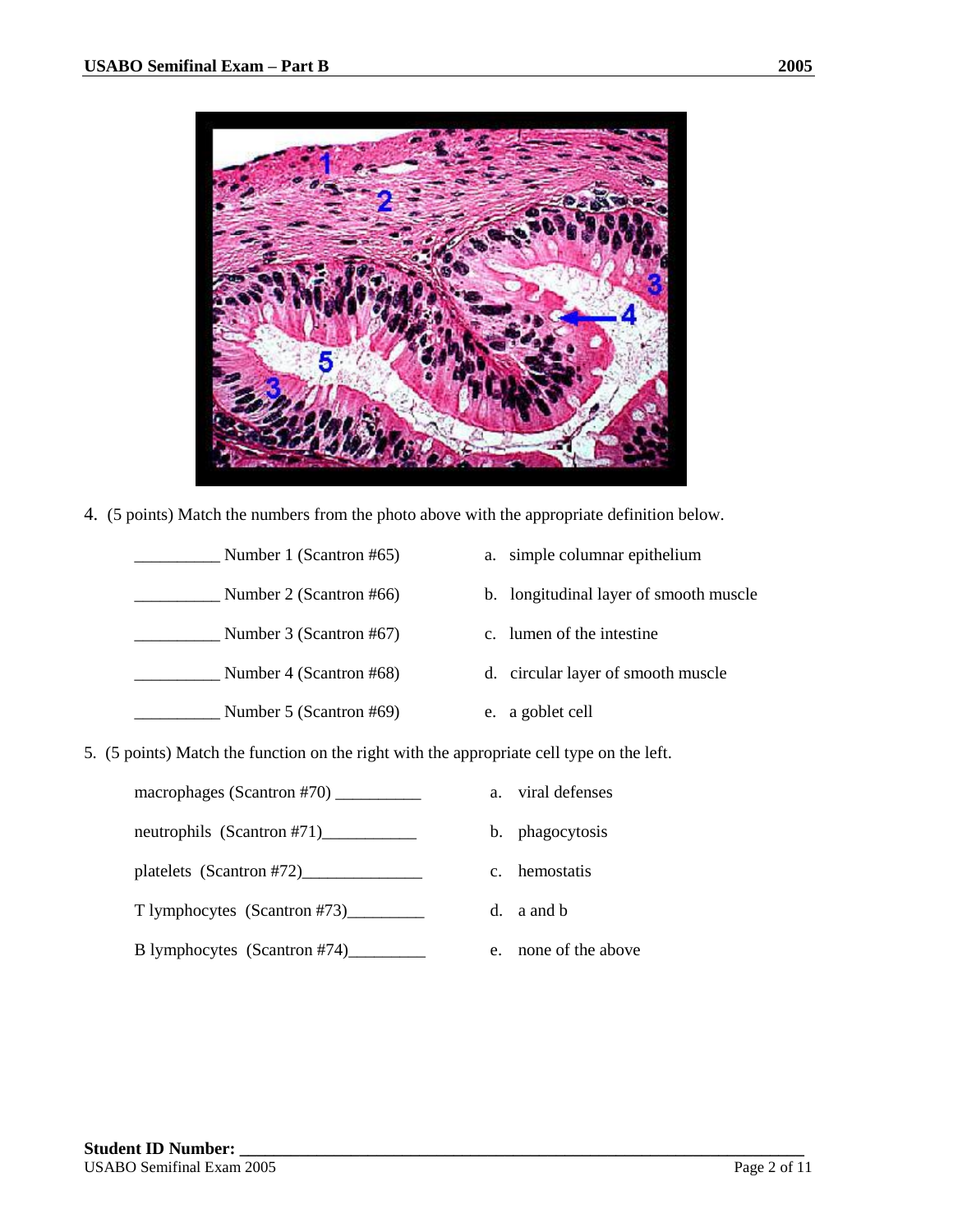6. (10pts) Match each item on the right with the term it is most closely associated with on the left.

| golgi apparatus (Scantron #75) | a. krebs cycle                          |
|--------------------------------|-----------------------------------------|
| leucoplasts (Scantron #76)     | b. digestive enzymes                    |
| smooth ER (Scantron #77)       | fiber of actin<br>$c_{\cdot}$           |
| genome (Scantron #78)          | d. complete set of genetic instructions |
| microfilament (Scantron #79)   | starch storage<br>e.                    |
| microtubule (Scantron #80)     | ab. lipid synthesis                     |
| $=$ centriole (Scantron #81)   | ac. secreted protein synthesis          |
| lysosome (Scantron #82)        | ad. spindle fiber                       |
| mitochondria (Scantron #83)    | ae. microtubule-organizing center       |
| rough ER (Scantron #84)        | bc. protein modification and targeting  |

7. (6 points) Match the description on the left with the appropriate term on the right using the figure below.



| stage of mitosis (Scantron #85)                      | centrioles<br>a.             | ad. microtubule |
|------------------------------------------------------|------------------------------|-----------------|
| structures at $Z$ (Scantron #86)                     | metaphase<br>$\mathbf b$ .   | ae. anaphase    |
| structure at Y (Scantron #87)                        | microfilament<br>$C_{\cdot}$ | bc. site V      |
| structure at $X$ (Scantron #88)                      | prophase<br>d.               | bd. site W      |
| structure at W (Scantron #89)                        | chromosome<br>$e_{\cdot}$    | be $\,$ site X  |
| site of disassembly of structure Y<br>(Scantron #90) | ab. telophase                | cd. site Y      |
|                                                      | ac. kinetochore              | ce. site $Z$    |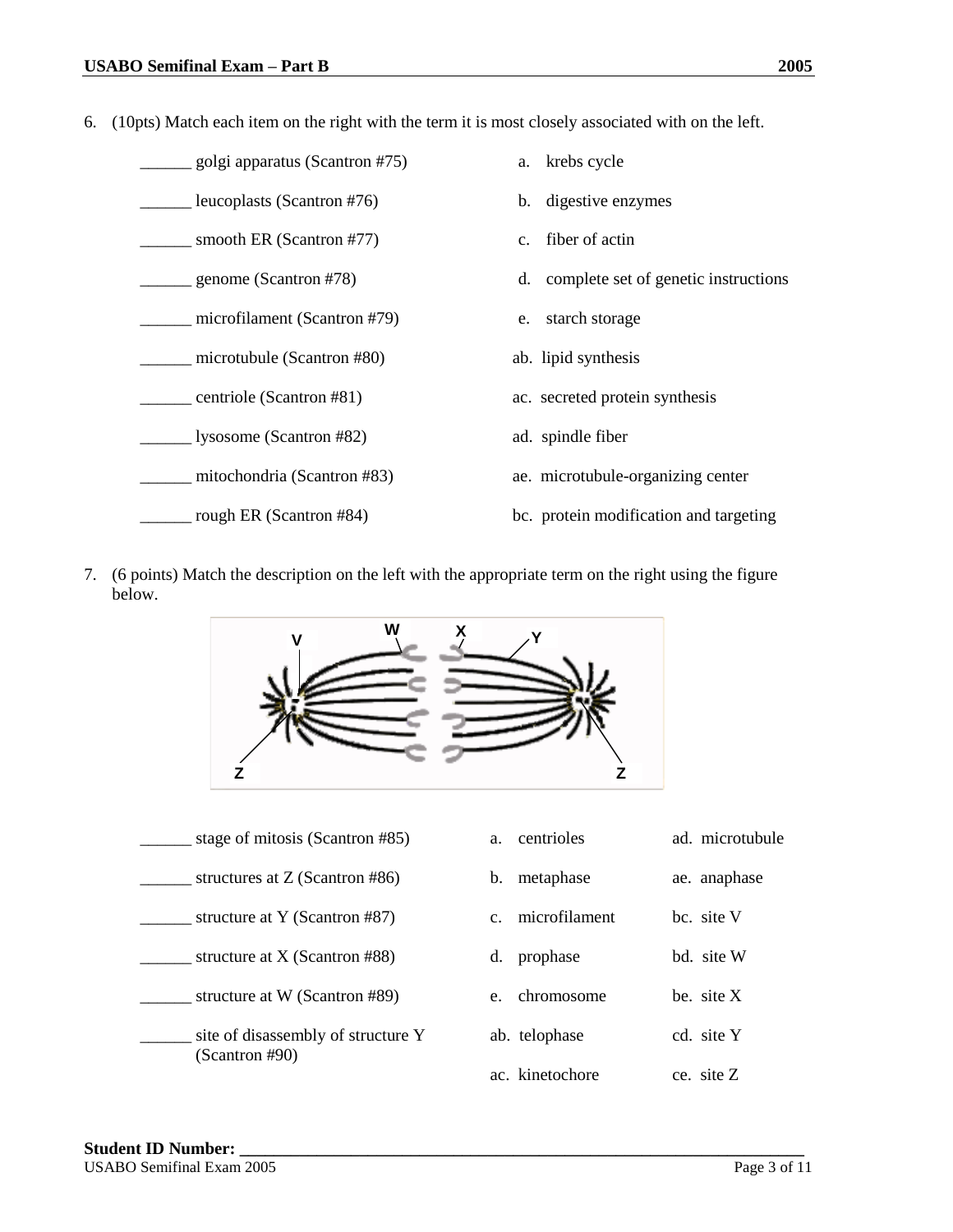# **For questions 8 through 24, WRITE your response(s) in the space, blank, or box provided. You WILL NOT need your Scantron sheet for questions 8 through 26.**

8. (8 points) Trophic levels are indicated below with numbered lines in the flowchart. Write the appropriate tropic level name in the space provided next to its number. Write ONLY the letter of the tropic characteristic.

**NOTE:** Left-hand circle in flowchart is *Heat*; right-hand circle in flowchart is *To detritivores*.

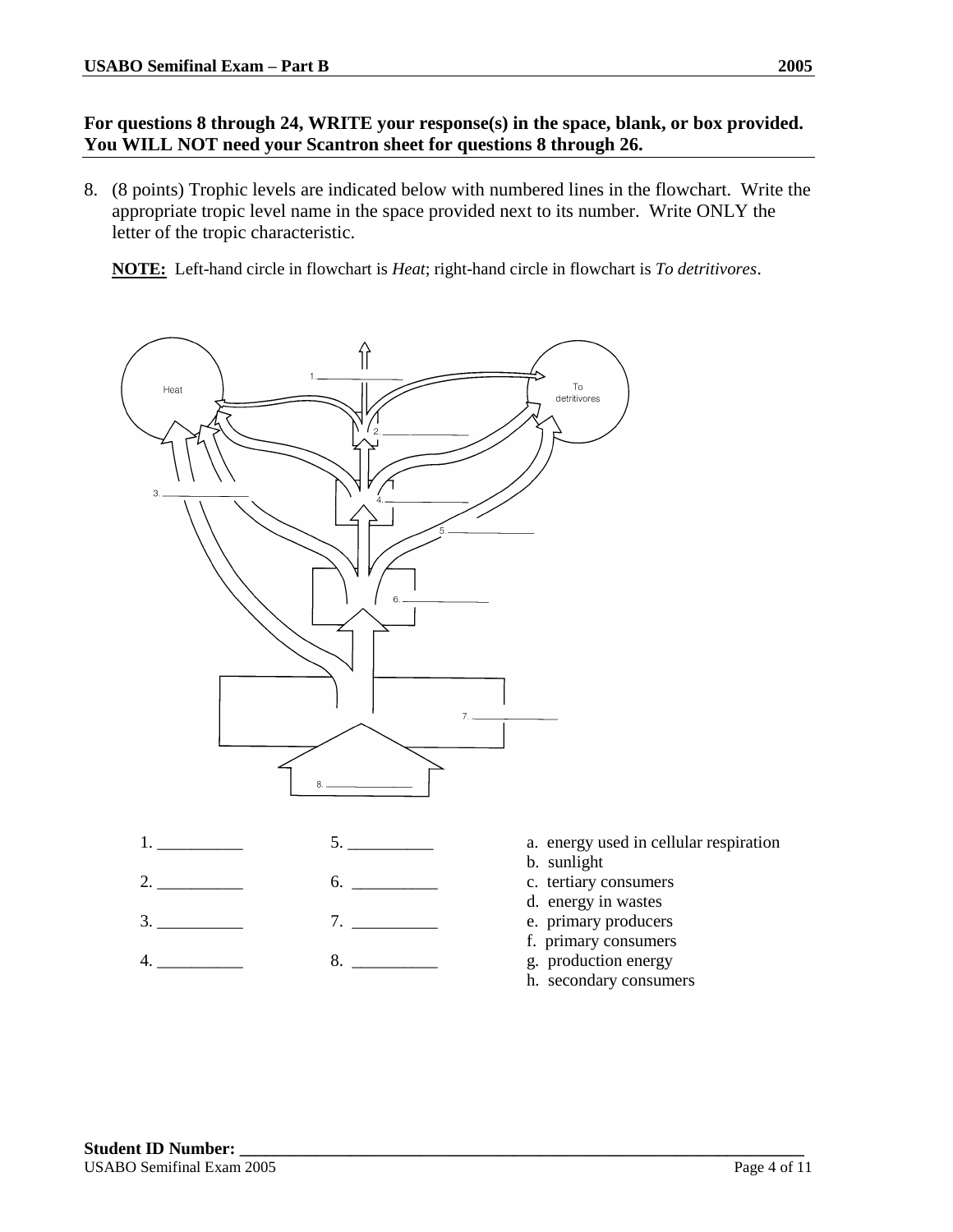9. (14 points) Match the following word with its definition or function. Answers may be used more than once.

| pits              | a. thin regions with only a primary wall                   |
|-------------------|------------------------------------------------------------|
| tracheids         | b. water migrates laterally between neighboring<br>vessels |
| secondary wall    |                                                            |
| xylem vessel      | c. long, thin cells with tapered ends                      |
|                   | d. contain lignin                                          |
| sieve-tube member | e. wide, short, and thin-walled; aligned end-to-end to     |
|                   | form micropipes                                            |
| companion cell    |                                                            |
| plasmodesmata     | f. perforated ends                                         |
|                   | g. chains of cells that conduct organic compounds          |
| sieve tube        | h. lack nucleus, vacuole, and ribosomes                    |
| stele             | i. does not conduct flow of fluid from cell to cell        |
|                   | j. connects photoplasts of neighboring cells               |
|                   | k. continuous ER in structures called desmotubules         |
|                   | 1. sits alongside sieve-tube members                       |
|                   | m. porous walls between cells                              |
|                   | n. surrounded by a casparian strip                         |

10. (2 points) Assume for a particular plant that small flower blossoms are dominant to large flower blossoms, yellow seeds are dominant to green seeds, and round seeds are dominant to wrinkled seeds. If you cross a triple heterozygote with a plant that has green wrinkled seeds and is heterozygous for small flower blossoms, what is the fraction of the offspring that will have at least two recessive traits?

11. (2 points) The human genome contains several types of repetitive DNA. One of these is called the Alu sequence (it is cleaved by the restriction enzyme Alu I). Alu I sequence elements are about 300bp in length. If the human genome is  $3 \times 10^9$  bp in size and Alu I elements comprise 15% of the human genome, approximately how many Alu elements are in the human genome (round to nearest hundred)?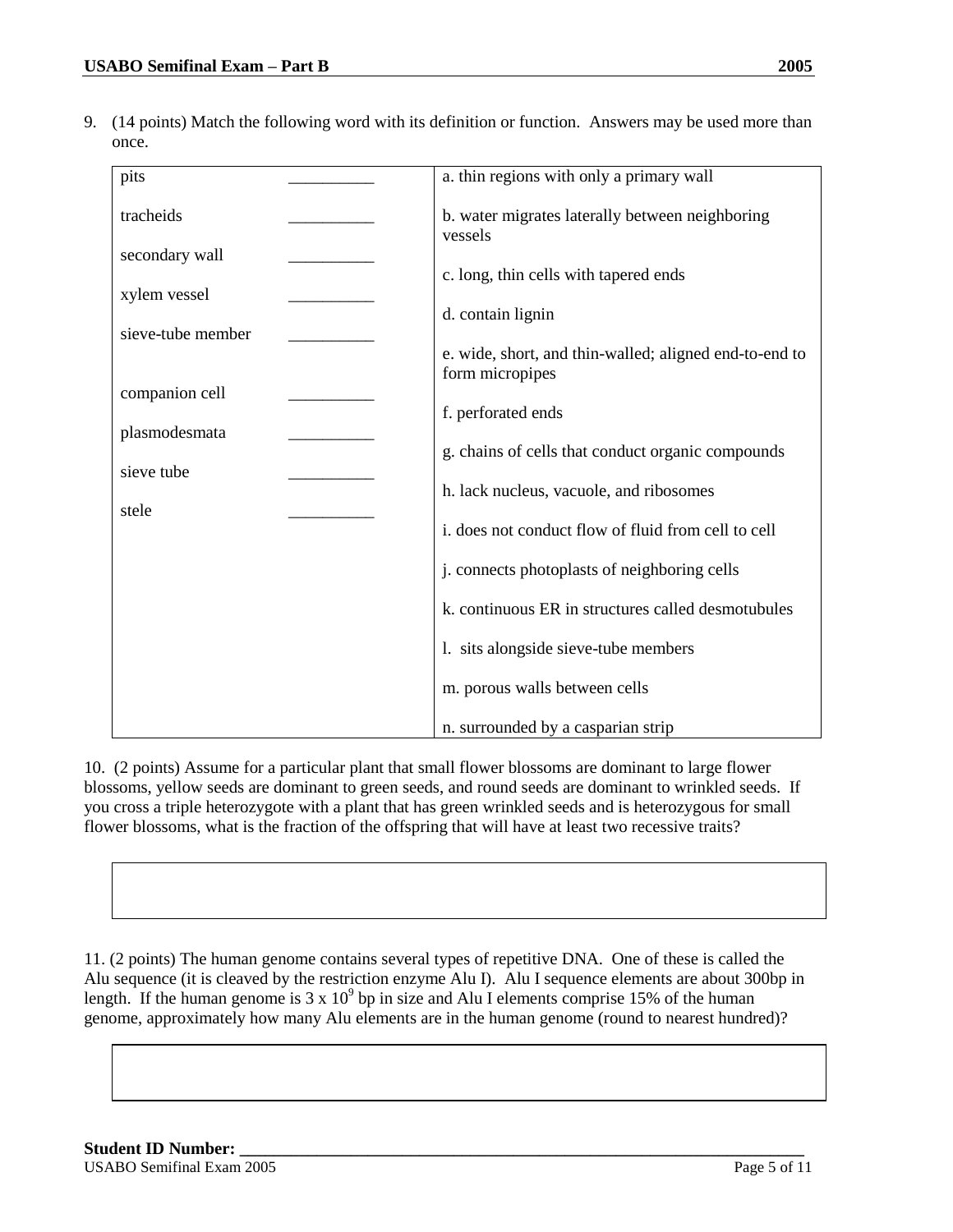12. (7 points) Match the phrase on the right with the appropriate ethological term on the left. Write ONLY the letter of the ethological term in the space provided.

| signaling or exchange of information                             | a. cognition           |
|------------------------------------------------------------------|------------------------|
| __ may reinforce genetically inherited social behavior in humans | b. search image        |
| helps an animal look for food                                    | c. dominance hierarchy |
| help or sacrifice that is repaid later                           | d. territory           |
| interaction between individuals, usually of same species         | e. social behavior     |
| $\equiv$ self-sacrifice on behalf of other(s)                    | kin selection<br>f.    |
| the ability to use, process, and store sensory information       | g. optimal foraging    |
| __ ranking by social interactions                                | h. reciprocal altruism |
| area defended against members of same species                    | i. sociobiology        |
| minimizes agonistic behavior before mating                       | j. courtship ritual    |
| __ most efficient feeding behavior                               | k. culture             |
| when self-sacrifice, on part of relatives, leads to altruism     | 1. agonistic behavior  |
| _threat or combat                                                | m. altruism            |
| study of the biological basis of social behavior                 | n. communication       |

13. (6 points) Calculate the partial pressures of  $O_2$  and  $CO_2$  in the below table. Round your answer to the nearest one-hundredth.

|                          | Partial Pressure of O <sub>2</sub> | Partial Pressure of CO <sub>2</sub> | <b>Composition</b> |
|--------------------------|------------------------------------|-------------------------------------|--------------------|
|                          | (in mmHg)                          | (in mmHg)                           | of air:            |
| Sea level:               |                                    |                                     | $Q_2$ : 20.93%     |
| $760$ mm $Hg$            |                                    |                                     |                    |
| 1,000ft above sea level: |                                    |                                     | $CO2$ 0.03%        |
| $733$ mm $Hg$            |                                    |                                     |                    |
| 15,00ft above sea level: |                                    |                                     | $N_2$ : 79.04%     |
| $429$ mm $Hg$            |                                    |                                     |                    |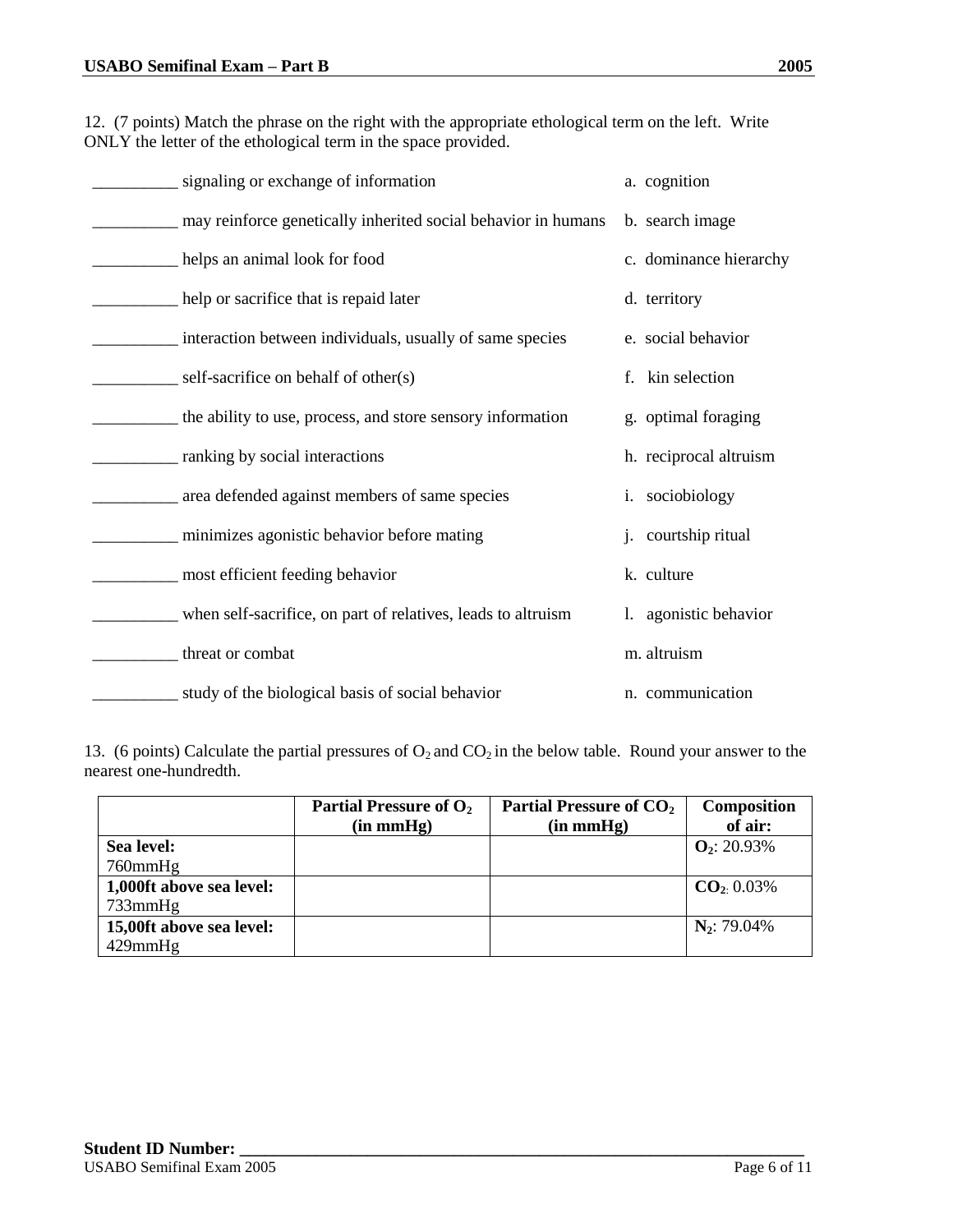14. (5 points) Identify the patterns of leaf veination (6-8) and root types (9-10):



15. (8 points) You have discovered a series of mutations in the A locus, which governs the distribution of pigment in the coat of horses. The alleles, their associated phenotypes, and frequencies in a certain population are:

| <b>Allele</b> | <b>Associated phenotype</b>    | <b>Frequency</b> |
|---------------|--------------------------------|------------------|
| $A+$          | bay (wild type)                | (0.4)            |
|               | dark bay (black mane and tail) | 0.2              |
| a             | seal brown                     | $\Omega$ .       |
| а             | recessive black                | 0.3              |

\*The order of dominance of the alleles is:  $A^+ > A > a^t > a$ 

What are the expected frequencies of the four possible phenotypes, assuming this population is in Hardy-Weinberg equilibrium?

**NOTE:** Indicate your answers to only two decimal places.

bay

\_\_\_\_\_\_\_\_\_\_ dark bay

\_\_\_\_\_\_\_\_\_\_ seal brown

black

16. (4 points) Complete the following table by writing the number of the energy and carbon source(s) listed below for the appropriate mode of nutrition in the table:

1. organic compounds 2. inorganic chemicals  $3. CO<sub>2</sub>$  4. light

| <b>Mode of Nutrition</b> | <b>Energy Source</b> | <b>Carbon Source</b> |
|--------------------------|----------------------|----------------------|
| Chemoautotroph           |                      |                      |
| Chemoheterotroph         |                      |                      |
| Photoautotroph           |                      |                      |
| Photoheterotroph         |                      |                      |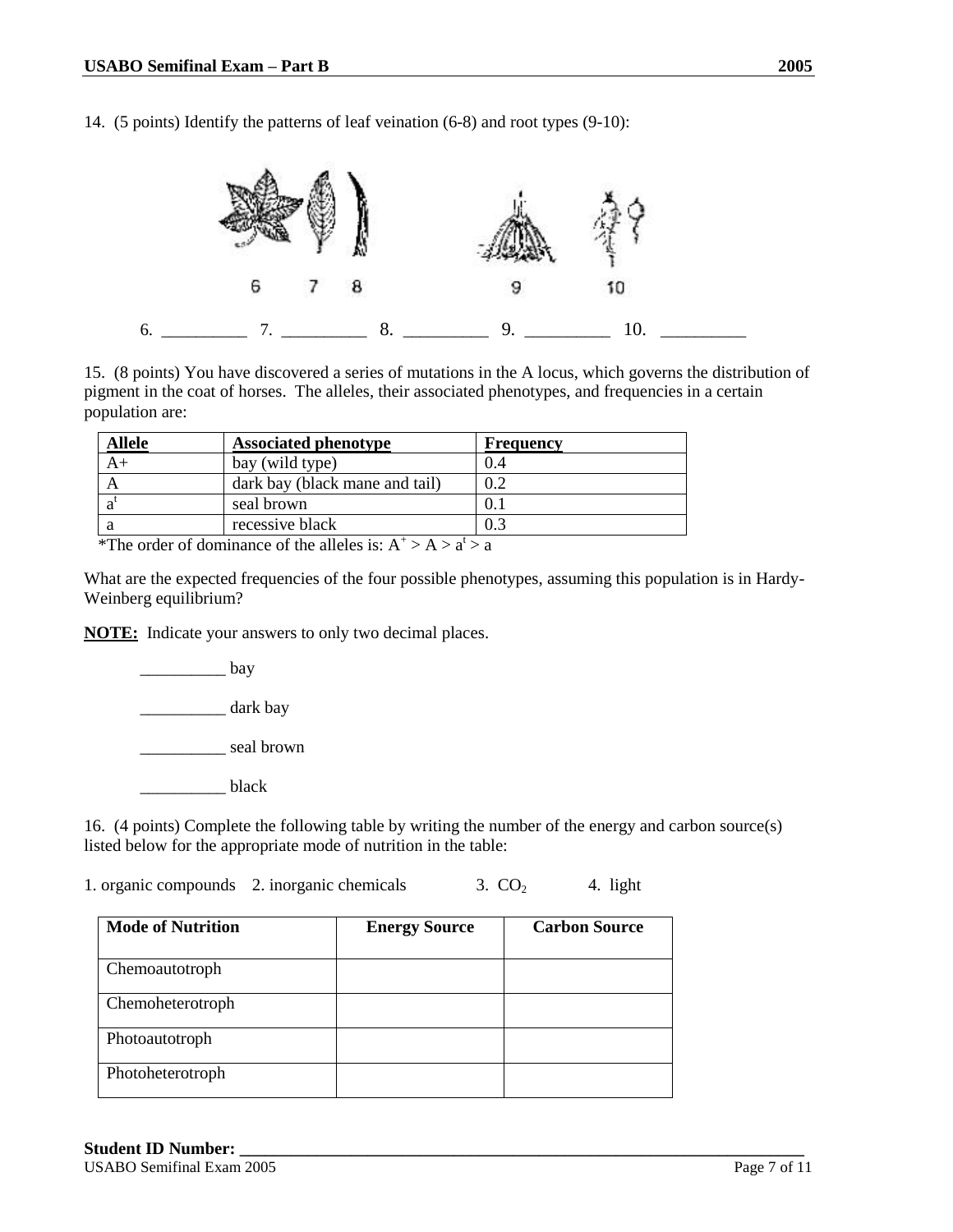17. (8 points) The enzyme polynucleotide phosphorylase was used by M. Niremberg and others to synthesize artificial, random sequence RNAs in the absence of a template. The RNA was then used as a template in a cell-free system for protein synthesis. [Assume that an RNA was synthesized using polynucleotide phosphorylase from a mixture of ribonucleotides that consisted of 90% ATP and 10% CTP.]

Use the table below to answer the following questions:

a. Which amino acid(s) could possibly appear in the synthetic protein?

b. Which amino acid(s) would be the most prevalent and which would be least prevalent? State the amino acid and give the percent to the nearest tenth for both the most prevalent and the least prevalent.

| 2cd position               |                                               |                                                  |                                                |                                                                    |                            |
|----------------------------|-----------------------------------------------|--------------------------------------------------|------------------------------------------------|--------------------------------------------------------------------|----------------------------|
| 1st position<br>$(5'$ end) | U                                             |                                                  |                                                | G,                                                                 | 3rd position<br>$(3'$ end) |
|                            | Phe - F<br>Phe - F<br>Leu - L<br>Leu - L      | $Ser - S$<br>$Ser-S$<br>$Ser-S$<br>Ser - S       | $Tyr - Y$<br>$Tyr - Y$<br>Stop<br>Stop         | $CVS - C$<br>$Cys - C$<br>Stop<br>$Trp - W$                        | U<br>C<br>A<br>G           |
|                            | Leu - L<br>Leu - L<br>Leu - L<br>Leu - L      | $Pro - P$<br>$Pro - P$<br>$Pro - P$<br>$Pro - P$ | His - H<br>His - H<br>$Gln - Q$<br>$Gln - Q$   | $Arg - R$<br>$Arg - R$<br>$Arg - R$<br>$Arg - R$                   | U<br>C<br>A<br>G           |
|                            | $I$ le - I<br>$Ile - I$<br>Ile - I<br>Met - M | $Thr - T$<br>$Thr - T$<br>$Thr - T$<br>$Thr - T$ | Asn - N<br>Asn - $N$<br>$Lys - K$<br>$Lys - K$ | $Ser - S$<br>$Ser-S$<br>$Arg - R$<br>$Arg - R$                     | U<br>C<br>A<br>G           |
|                            | Val - V<br>Val - V                            | Ala - A<br>Ala - A<br>Ala - A<br>Ala - $A$       | $Asp - D$<br>$Asp - D$<br>$Glu - E$<br>Glu - E | Gly - G<br>$Gly - G$<br>$\mathrm{Gly}$ - $\mathrm{G}$<br>$Gly - G$ | U<br>C<br>A<br>G           |

| Alanine       | Ala        | A |
|---------------|------------|---|
| Arginine      | Arg        | R |
| Asparagine    | Asn        | N |
| Aspartic acid | Asp        | D |
| Cysteine      | Cys        | C |
| Glutamic acid | Glu        | E |
| Glutamine     | Gln        | Q |
| Glycine       | Gly        | G |
| Histidine     | His        | H |
| Isoleucine    | <b>Ile</b> | I |
| Leucine       | Leu        | L |
| Lysine        | Lys        | K |
| Methionine    | Met        | M |
| Phenylalanine | Phe        | F |
| Proline       | Pro        | P |
| Serine        | Ser        | S |
| Threonine     | Thr        | T |
| Tryptophan    | Trp        | W |
| Tyrosine      | Tyr        | Y |
| Valine        | Val        | V |
|               |            |   |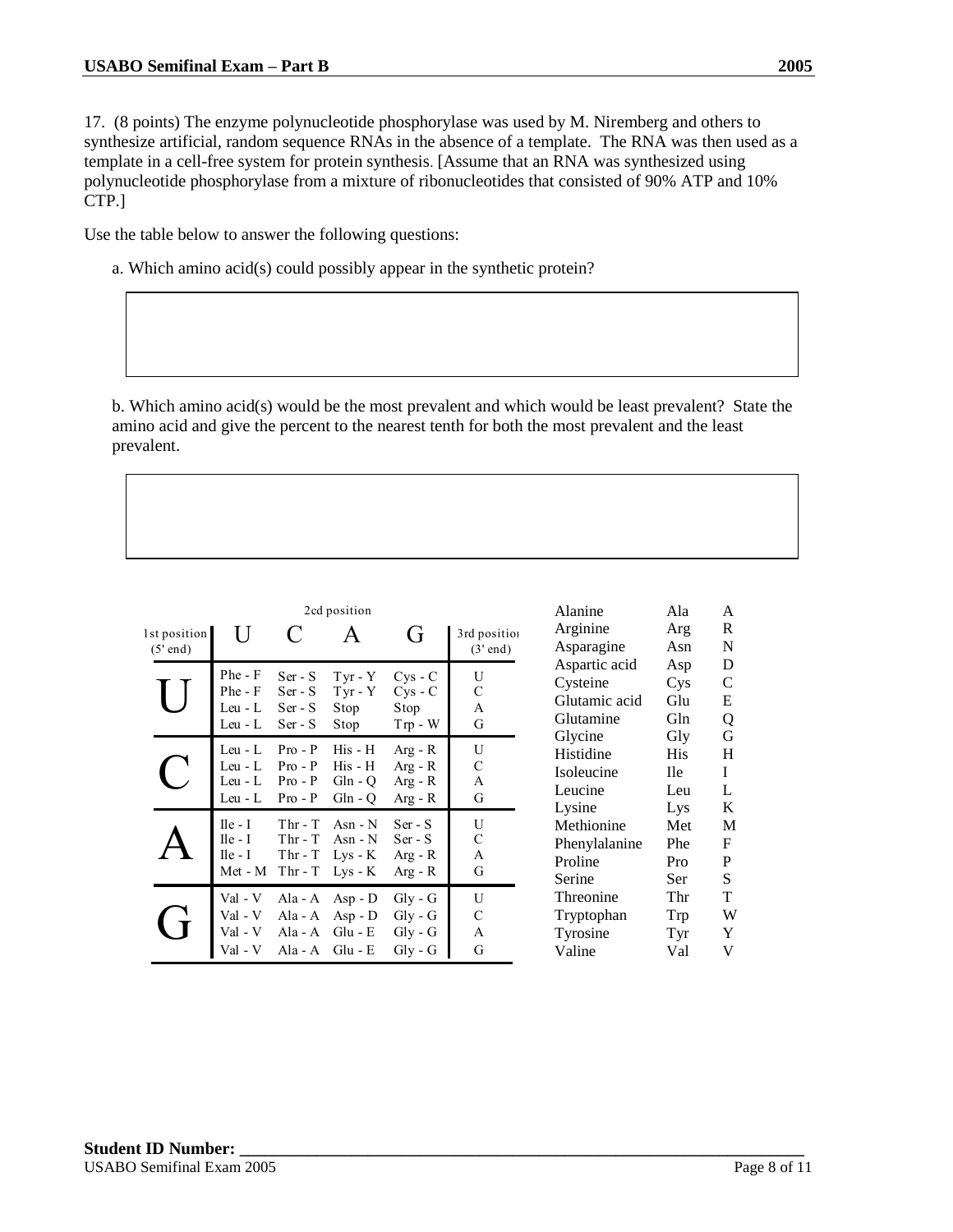18. (4 points) Fill-in the blanks provided for each cross-section. State whether the cross-section is a monocot or dicot, and if it is a root or a stem.



19. (6 points) Match the biome in the figure below with the appropriate plotted area (a, b, c, d, e, and f) in the climograph.



20. (10 points) Match the endocrine activity on the left with the appropriate hormone on the right. Answers may be used once, more than once, or not at all.



- a. progesterone
- b. aldosterone
- c. melatonin
- d. progesterone
- e. insulin
- f. epinephrine
- g. oxytocin
- h. thymosin
- i. calcitonin
- j. parathyroid hormone
- k. none of the above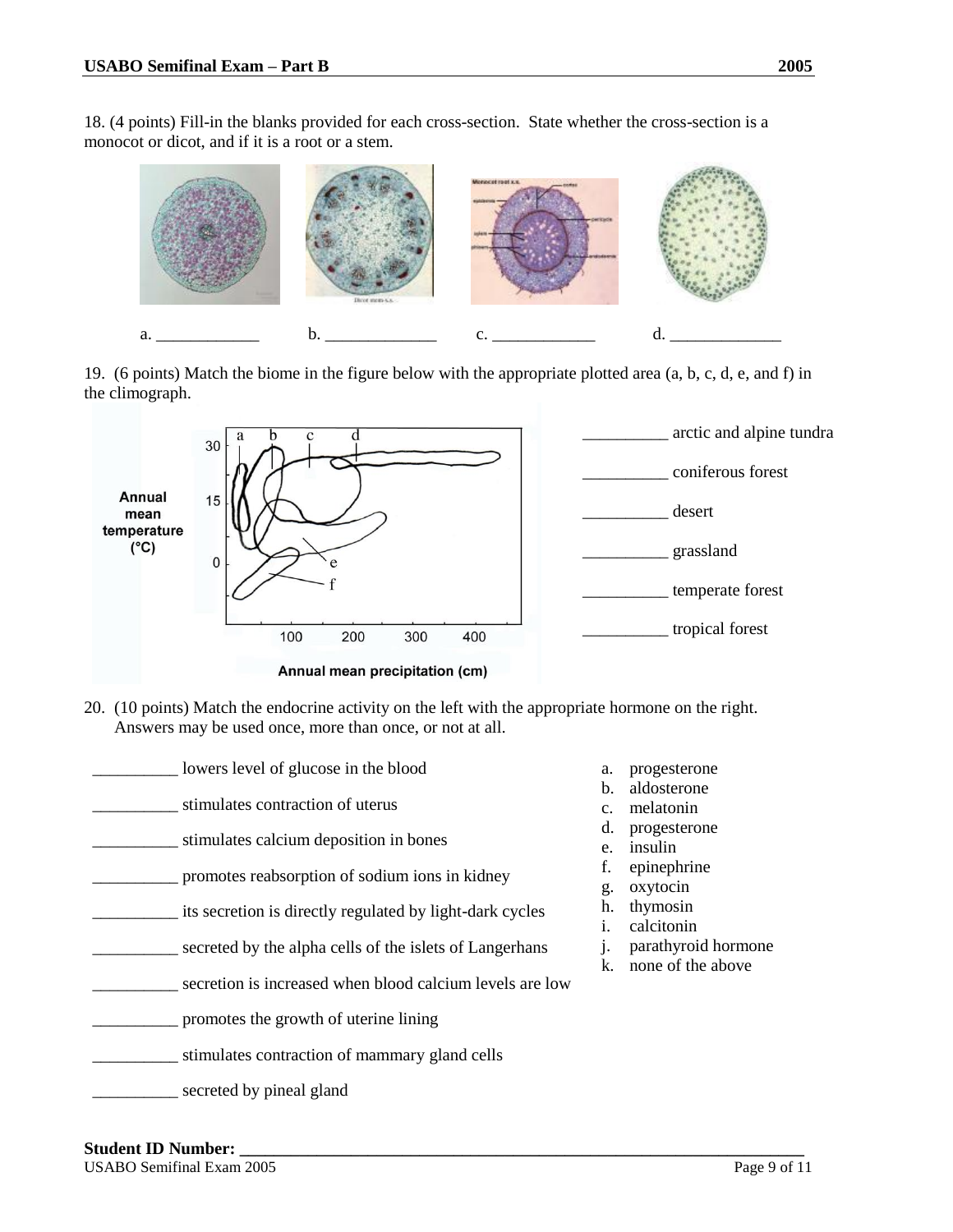21. (5 points) Match the term on the left with its definition on the right. Write ONLY the letter of the ethological term in the space provided.

| <b>Terms</b>           | <b>Definitions</b>                                                                                                                                           |  |
|------------------------|--------------------------------------------------------------------------------------------------------------------------------------------------------------|--|
| niche                  | a. the dividing of contiguous blocks of habitat into two or more fragments                                                                                   |  |
| habitat fragmentation  | b. where there is no member of a given species left alive anywhere in the<br>world                                                                           |  |
| extinction             | c. where clusters of a single species intermittently occupying discrete sites<br>whose populations exchange breeders (A.K.A. a population of<br>populations) |  |
| threatened species     |                                                                                                                                                              |  |
| ecological restoration |                                                                                                                                                              |  |
| metapopulation         | d. a species that is found naturally in a single geographic area and in no<br>other place                                                                    |  |
| endangered species     | e. rehabilitation or re-creation of an ecosystem in which the natural<br>functions have been destroyed or impaired                                           |  |
| extirpation            |                                                                                                                                                              |  |
| endemic                | f. where no member of a species is found in an area that it once inhabited,<br>but is found elsewhere in the wild                                            |  |
| deme                   | g. collection of individuals that are sufficiently close genetically and<br>geographically that they mate with one another                                   |  |
|                        | h. ecological role or relationship between a species and various ecosystem<br>components                                                                     |  |
|                        | i. species likely to go extinct as a result of human activity                                                                                                |  |
|                        | j. species likely to become endangered in the near future                                                                                                    |  |

22. (5 points) Referring to the action potential graph below, write the number (from the graph) that corresponds with the appropriate action potential action on the right of what is occurring at that stage of the action potential.



\_\_\_\_\_\_\_\_\_\_ the membrane is unable to respond to any further stimulation regardless of intensity

sodium gates close, and potassium gates re-open

both sodium and potassium voltage-gated channels are

stimulus opens some sodium channels